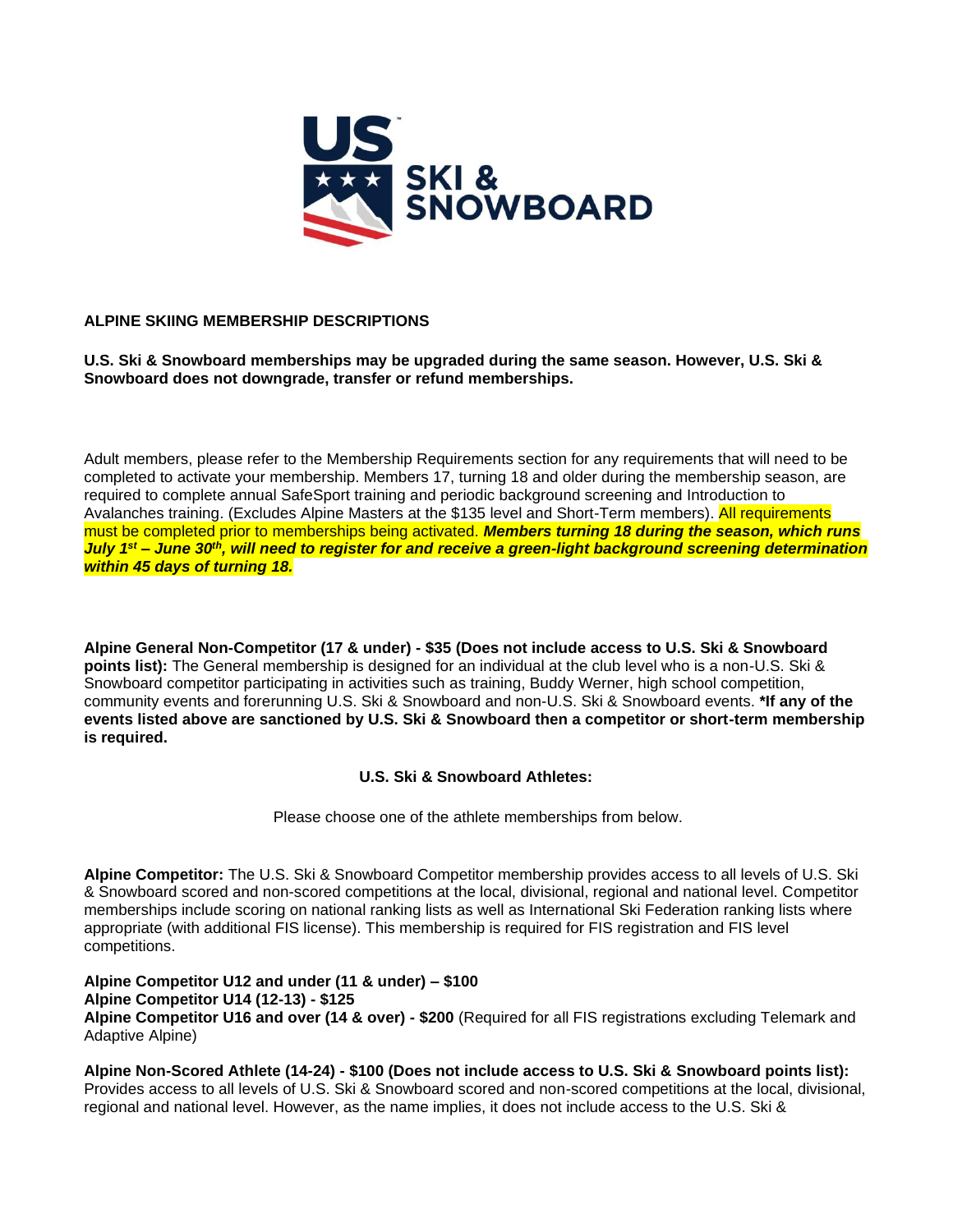Snowboard points list. Non-Scored Athlete members who are 18-24 may participate in Alpine Master's events, excluding regional and national championship events where they must possess an Alpine Master's membership.

**Short-Term Alpine (17 & under) - \$35 per day (Does not include access to U.S. Ski & Snowboard points list):** May be used for one event per season. Event may not span more than 5 consecutive days.

**Short-Term Alpine Master (18 & over) - \$35 per day (Does not include access to U.S. Ski & Snowboard points list):** May be used for one event per season for master's events only. Event may not span more than 5 consecutive days.

**Alpine Adaptive Competitor - \$80:** An adaptive athlete with legs, arms or vision impairments competing in U.S. Ski & Snowboard Alpine or Adaptive Alpine events for national points. An IPC license is required for IPC sanctioned events.

**Alpine Master (18 & over) - \$135:** The U.S. Ski & Snowboard Masters membership gives alpine athletes over the age of 18 access to alpine master's events, including Master's Championships and qualifying events. This membership is perfect for adult athletes who are interested in competing with other adults domestically. International competition requires FIS Masters License.

**Alpine Master w/Requirements (18 & over) - \$150:** An athlete participating in U.S. Ski & Snowboard Alpine Masters events and/or FIS Masters events who is in regular contact with minor athletes. Applicable for those in a position of authority over athletes or in regular contact with athletes. International competition requires FIS Masters License. Requirements include background screening, SafeSport and Introduction to Avalanches training. Check with your club to determine if this is the correct Master's membership prior to purchase.

**Alpine FIS License Requirement (Must be born in 2006 or prior) - \$85 prior to August 15th, \$155 after August 15th:** Required for participation in FIS events. You must hold an Alpine Competitor U16 & Over to purchase an Alpine FIS license. Short-Term members, general members and Non-Scored Athletes **are not** eligible for FIS.

**Alpine Master's FIS License Requirement (Must be born in 1993 or prior) - \$50:** Required for participation in FIS events. To hold an Alpine FIS license, you must also hold an Alpine Master's with Requirements or Alpine Master's membership. Short-Term Alpine Master's are not eligible for FIS.

### **U.S. Ski & Snowboard Coaches, Officials and Volunteers:**

Please choose one of the memberships below if 18 years of age and older. Junior coaches, ages 15-17, may choose the Junior Coach membership

**Alpine Volunteer (18 & over) - \$65 (NOT permitted for use in place of a competitor membership):** The U.S. Ski & Snowboard Club Volunteer membership is designed for Board of Directors, club administrative staff, parents and club volunteers who undertake a leadership role in U.S. Ski & Snowboard clubs, divisions, regions and at competitions and club training sessions. Not eligible for coach or official's certifications. **Applicable for those in a position of authority over or in regular contact with athletes.**

**Alpine Official (18 & over) - \$80:** An individual involved in officiating U.S. Ski & Snowboard Alpine and/or FIS competitions. Required for official's certifications (see guidelines for appropriate levels of official's certifications).

**Alpine Coach w/Official (18 & over)- \$150:** An individual coaching athletes at the club level and/or at U.S. Ski & Snowboard/FIS Alpine events (see guidelines for appropriate levels of U.S. Ski & Snowboard coach certifications). Required to access Level 100 clinics and materials.

**Alpine Junior Coach (15-17 years of age) - \$75:** The junior coach membership is a great way for athletes to become involved in coaching programs. Junior coaches are required to complete annual SafeSport training, and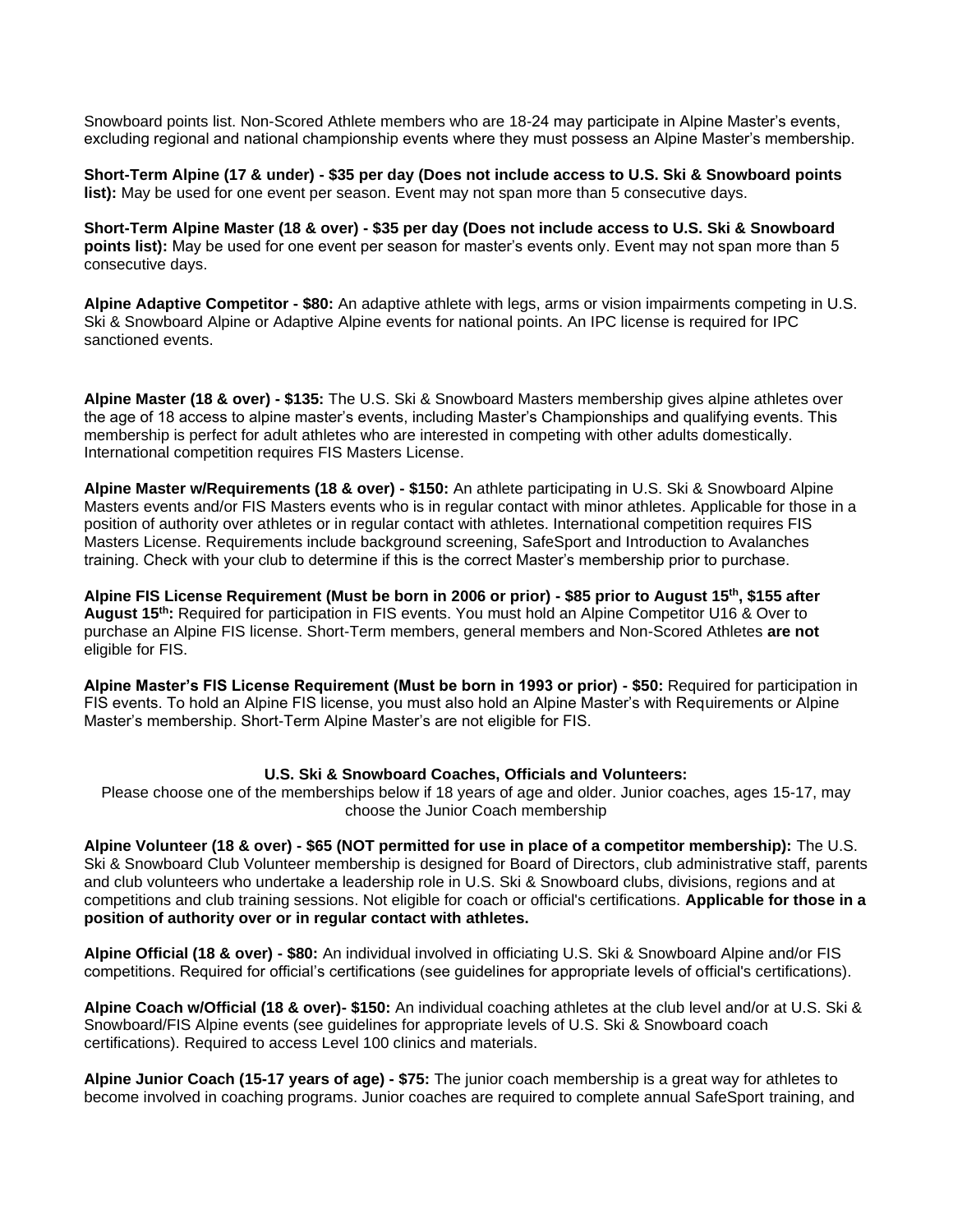Coaching Fundamentals and the Introduction to Avalanches course periodically.

# **U.S. Ski & Snowboard Member Benefits**

Each level of U.S. Ski & Snowboard membership has various benefits. Please see below for category specific benefits.

# **Alpine General Member – Non-Competitor, Non-Scored Athlete:**

- Excess accident insurance if participating with a U.S. Ski & Snowboard CLIP club (proof of primary health/medical insurance required)
- Access to ExpertVoice
- Access to U.S. Ski & Snowboard Member Benefits Program
- U.S. Ski & Snowboard membership card opt in required
- U.S. Ski & Snowboard Die-Cut & Decal Sheet member card opt in required

## **Alpine Competitor U12 & U14:**

- All general benefits listed above, as well as:
- Participating in U.S. Ski & Snowboard events (Some events may require qualification/selection.)
- Sport Education Video Library

## **Alpine Competitor U16 & over:**

- All benefits listed above, as well as:
- Inclusion on the U.S. Ski & Snowboard National Ranking List
- U.S. Ski & Snowboard athlete points profile
- FIS points profile and ranking (FIS license required)

## **Alpine Master and Alpine Master with Requirements:**

- All general (non-competitor) benefits listed above, as well as:
- Participation in U.S. Ski & Snowboard Master's events
- Participation in Master's FIS racing (Master's FIS license required)
- Master's FIS points profile and ranking (FIS license required)

### **Short-Term Alpine and Short-Term Alpine Master** (see applicable age requirements above)**:**

- Opportunity to compete in a U.S. Ski & Snowboard sanctioned event
- Excess accident insurance during U.S. Ski & Snowboard sanctioned event for which access has been purchased (proof of primary health/medical insurance required)

### **Alpine Adaptive Competitor:**

- All general benefits listed above, as well as:
- Inclusion on the U.S. Ski & Snowboard National Ranking List
- U.S. Ski & Snowboard athlete points profile

### **Alpine Volunteer:**

- All general (non-competitor) benefits listed above, as well as:
- Volunteering at U.S. Ski & Snowboard/FIS events and/or any club activities

### **Alpine Official:**

- All general (non-competitor) benefits listed above, as well as:
- Access to U.S. Ski & Snowboard officials' clinics and educational materials
- U.S. Ski & Snowboard Member Officials Profile (officials certification level(s), event history, continuing education record)
- Officiating at U.S. Ski & Snowboard/FIS events per competition guide
- U.S. Ski & Snowboard Competition Guide